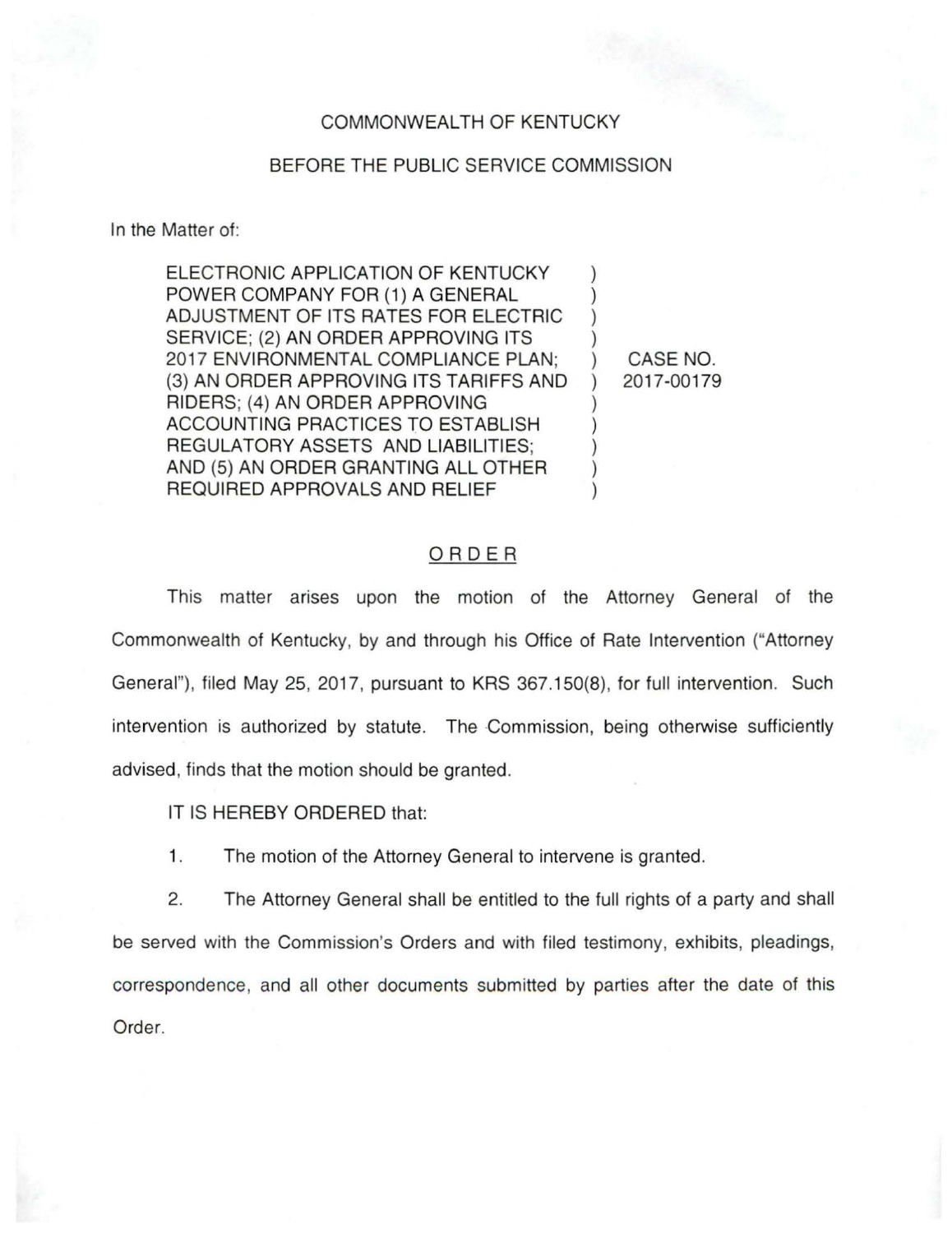3. The Attorney General shall comply with all provisions of the Commission's regulations, 807 KAR 5:001, Section 8, related to the service and electronic filing of documents.

4. Pursuant to 807 KAR 5:001, Section 8(9), within seven days of entry of this Order, the Attorney General shall file a written statement with the Commission that:

a. Certifies that it, or its agent, possesses the facilities to receive electronic transmissions; and

b. Sets forth the electronic mail address to which all electronic notices and messages related to this proceeding should be served.

By the Commission



**ATTEST:** Precus-

**Executive Director**